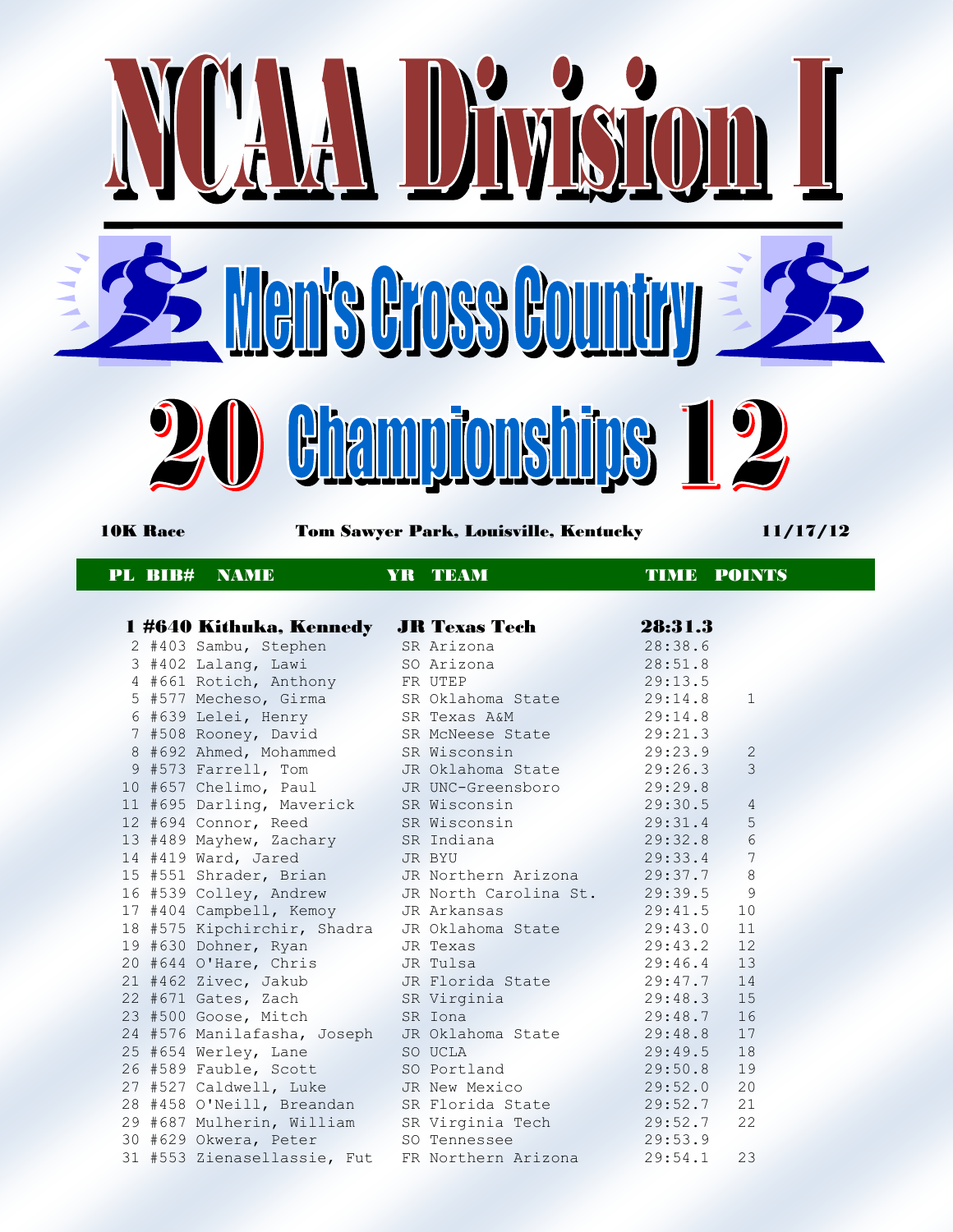|  | 32 #422 Hurysz, Jake        | JR Colorado         | 29:55.3 | 24 |
|--|-----------------------------|---------------------|---------|----|
|  | 33 #507 Johnsen, Matt       | JR Lamar            | 29:56.2 |    |
|  | 34 #418 Thatcher, Tylor     | JR BYU              | 29:58.0 | 25 |
|  | 35 #691 Chebet, Joseph      | SR Western Kentucky | 29:58.0 |    |
|  | 36 #427 VanHalen, Aric      | SR Colorado         | 29:58.1 | 26 |
|  | 37 #628 Mahoney, Travis     | SR Temple           | 29:58.6 |    |
|  | 38 #449 Meddles, Wade       | JR Eastern Kentucky | 29:59.7 | 27 |
|  | 39 #426 Theroux, Blake      | SO Colorado         | 29:59.9 | 28 |
|  | 40 #445 Bouchikhi, Soufiane | JR Eastern Kentucky | 30:02.6 | 29 |
|  | 41 #580 Dunbar, Trevor      | SR Oregon           | 30:04.8 | 30 |
|  | 42 #659 Kemboi, Gilbert     | SR USC Upstate      | 30:06.9 |    |
|  | 43 #599 Bendtsen, Chris     | JR Princeton        | 30:07.6 | 31 |
|  | 44 #642 Heyes, Andy         | SR Tulsa            | 30:10.7 | 32 |
|  | 45 #424 Murphy, Pierce      | FR Colorado         | 30:11.8 | 33 |
|  | 46 #481 Mickow, Hunter      | SR Illinois         | 30:12.5 |    |
|  | 47 #408 Haile, Solomon      | JR Arkansas         | 30:14.5 | 34 |
|  | 48 #613 Johnson, Benjamin   | SR Stanford         | 30:15.9 | 35 |
|  | 49 #696 Finnerty, Robert    | SR Wisconsin        | 30:16.3 | 36 |
|  | 50 #635 Tunningley, Rory    | SR Texas            | 30:17.8 | 37 |
|  | 51 #566 Kogel, Bill         | SR Oklahoma         | 30:19.8 | 38 |
|  | 52 #554 Grady, Martin       | JR Notre Dame       | 30:20.0 | 39 |
|  | 53 #578 Moskowitz, Shane    | SO Oklahoma State   | 30:22.6 | 40 |
|  | 54 #610 Jewkes, Nate        | JR Southern Utah    | 30:22.8 |    |
|  | 55 #627 Whelan, Joe         | JR Syracuse         | 30:23.1 | 41 |
|  | 56 #525 Storms, Max         | SR Missouri         | 30:23.2 |    |
|  | 57 #592 Kincaid, William    | SO Portland         | 30:23.3 | 42 |
|  | 58 #598 Arroyo Yamin, Aleja | JR Princeton        | 30:24.5 | 43 |
|  | 59 #444 Spisak, Jim         | SR Duquesne         | 30:25.0 |    |
|  | 60 #495 Mascari, John       | FR Indiana State    | 30:25.6 |    |
|  | 61 #431 Feigen, Mark        | SR Columbia         | 30:25.8 | 44 |
|  | 62 #456 Forrester, David    | SR Florida State    | 30:26.2 | 45 |
|  | 63 #469 Springer, Andrew    | JR Georgetown       | 30:27.4 | 46 |
|  | 64 #482 Topfer, Jannis      | JR Illinois         | 30:27.6 |    |
|  | 65 #428 Winter, Connor      | FR Colorado         | 30:28.7 | 47 |
|  | 66 #548 McElroy, Matt       | SO Northern Arizona | 30:29.3 | 48 |
|  | 67 #563 Casey, Patrick      | SR Oklahoma         | 30:29.7 | 49 |
|  | 68 #638 Hodges, James       | SR Texas A&M        | 30:30.1 |    |
|  | 69 #689 Bywater, Joey       | SR Washington       | 30:30.2 |    |
|  | 70 #606 Quinn, Shane        | SO Providence       | 30:30.2 |    |
|  | 71 #620 Graves, Griff       | SR Syracuse         | 30:30.4 | 50 |
|  | 72 #670 Amirault, Mark      | SR Virginia         | 30:30.4 | 51 |
|  | 73 #567 Masters, Riley      | SR Oklahoma         | 30:30.5 | 52 |
|  | 74 #433 Sienko, Jake        | JR Columbia         | 30:30.9 | 53 |
|  | 75 #547 Hoover, Caleb       | SO Northern Arizona | 30:31.2 | 54 |
|  | 76 #658 Katam, Paul         | SO UNC-Greensboro   | 30:31.3 |    |
|  | 77 #460 Rickman, Wesley     | SR Florida State    | 30:31.4 | 55 |
|  | 78 #570 Williams, Kevin     | SR Oklahoma         | 30:33.4 | 56 |
|  | 79 #604 Udland, Tyler       | JR Princeton        | 30:33.5 | 57 |
|  | 80 #552 Weitz, Nathan       | FR Northern Arizona | 30:35.0 | 58 |
|  | 81 #645 Pinheiro, Paulo     | SR Tulsa            | 30:36.0 | 59 |
|  | 82 #683 Degfae, Leoule      | JR Virginia Tech    | 30:36.3 | 60 |
|  | 83 #406 Fernandez, Eric     | SR Arkansas         | 30:36.6 | 61 |
|  | 84 #416 Peloquin, Conner    | JR BYU              | 30:36.7 | 62 |
|  | 85 #529 Engholm, Elmar      | FR New Mexico       | 30:36.7 | 63 |
|  | 86 #649 Fay, Dustin         | JR UCLA             | 30:37.1 | 64 |
|  | 87 #614 Olson, Erik         | SO Stanford         | 30:37.3 | 65 |
|  | 88 #682 Curtin, Thomas      | SO Virginia Tech    | 30:37.9 | 66 |
|  | 89 #568 Poland, Ryan        | SO Oklahoma         | 30:38.6 | 67 |
|  | 90 #652 McDonald, David     | SR UCLA             | 30:38.7 | 68 |
|  | 91 #415 Gruenewald, Thomas  | JR BYU              | 30:39.0 | 69 |
|  | 92 #625 Straneva, Max       | SO Syracuse         | 30:39.2 | 70 |
|  | 93 #647 Scott, Marc         | FR Tulsa            | 30:39.3 | 71 |
|  | 94 #660 McCabe, Josh        | SR Utah Valley      | 30:39.8 |    |
|  |                             |                     |         |    |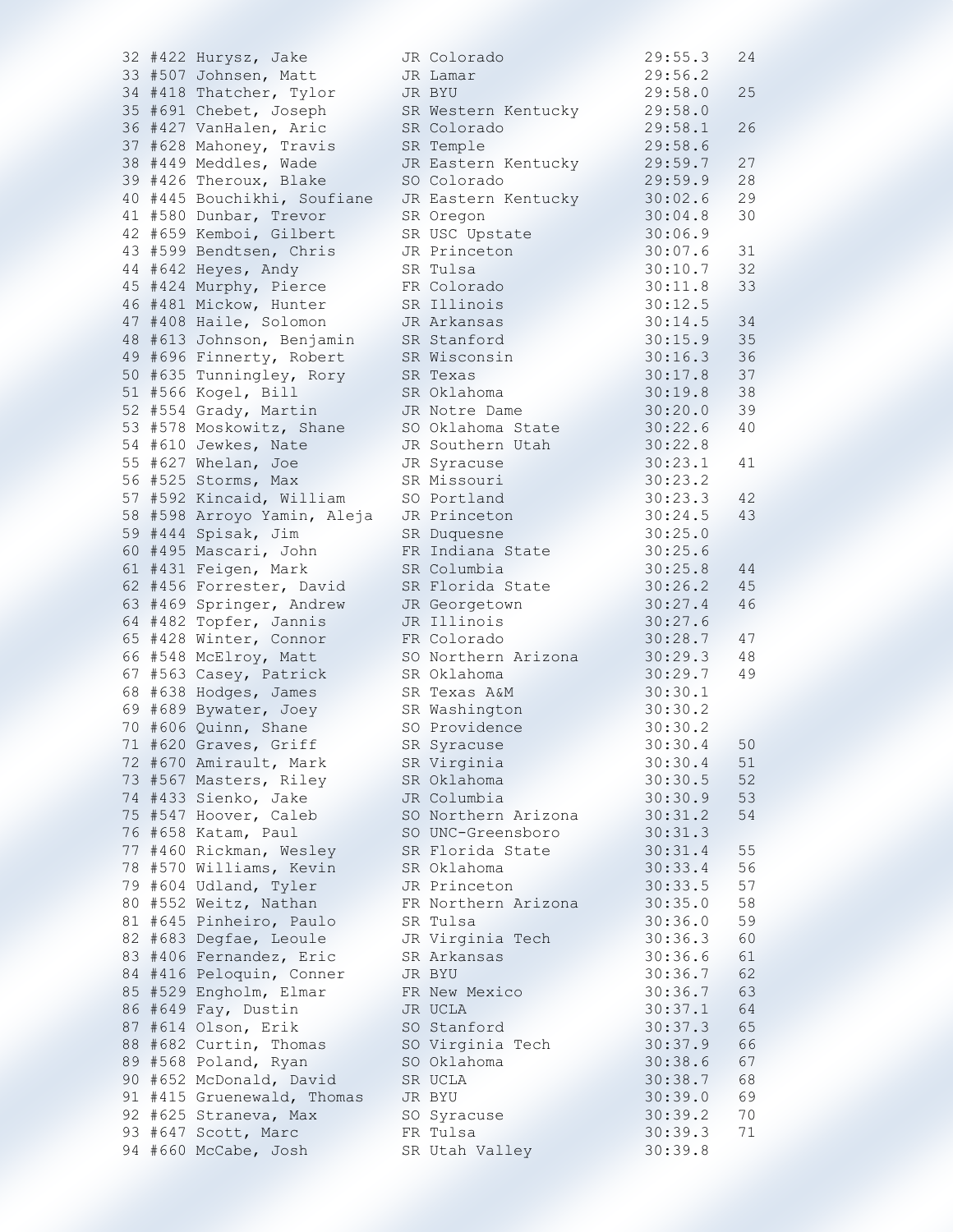|  | 95 #648 Thater, Danny                   | SO Tulsa                     | 30:40.5       | 72  |
|--|-----------------------------------------|------------------------------|---------------|-----|
|  | 96 #475 Richardson, Brett               | SR Georgia                   | 30:41.1       | 73  |
|  | 97 #583 Melancon, Matthew               | FR Oregon                    | 30:41.2       | 74  |
|  | 98 #633 Merber, Kyle                    | SR Texas                     | 30:42.6       | 75  |
|  | 99 #674 King, Kyle                      | FR Virginia                  | 30:42.8       | 76  |
|  | 100 #432 Murphy, Mike                   | SR Columbia                  | 30:43.2       | 77  |
|  | 101 #509 Beams, Mark                    | JR Michigan                  | 30:43.2       | 78  |
|  | 102 #572 Erassa, Kirubel                | SO Oklahoma State            | 30:44.8       | 79  |
|  | 103 #608 McClintock, Matt               | FR Purdue                    | 30:45.1       |     |
|  | 104 #490 Nierman, Robby                 | JR Indiana                   | 30:45.1       | 80  |
|  | 105 #632 McGregor, Patrick              | JR Texas                     | 30:46.4       | 81  |
|  |                                         | SO BYU                       |               | 82  |
|  | 106 #414 Flint, Steve                   |                              | 30:48.7       |     |
|  | 107 #474 Lord, Brandon                  | JR Georgia                   | 30:49.3       | 83  |
|  | 108 #666 Mildenhall, Mathew             | SR Villanova                 | 30:50.0       | 84  |
|  | 109 #677 Porter, Thomas                 | SO Virginia                  | 30:50.4       | 85  |
|  | 110 #636 Van Ackeren, Trevor            | SR Texas                     | 30:50.9       | 86  |
|  | 111 #690 Wakefield, Todd                | SO Washington State          | 30:51.0       |     |
|  | 112 #616 Rosa, Joe                      | SO Stanford                  | 30:51.2       | 87  |
|  | 113 #697 Hatz, Alex                     | SO Wisconsin                 | 30:52.2       | 88  |
|  | 114 #506 Orta, Luis                     | SR Kentucky                  | 30:52.3       |     |
|  | 115 #593 Malde, Lars Erik               | SR Portland                  | 30:52.5       | 89  |
|  | 116 #491 Ricker, JR                     | SO Indiana                   | 30:52.6       | 90  |
|  | 117 #558 Malette, J.P.                  | SR Notre Dame                | 30:53.5       | 91  |
|  | 118 #562 Roys, Donald                   | SR Ohio State                | 30:53.6       |     |
|  | 119 #619 Rodriguez, Xavier              | SR Stephen F. Austin         | 30:54.5       |     |
|  | 120 #471 Baker, Lucas                   | JR Georgia                   | 30:54.7       | 92  |
|  | 121 #473 Detweiler, Brian               | SR Georgia                   | 30:55.8       | 93  |
|  | 122 #621 Hehir, Martin                  | FR Syracuse                  | 30:55.8       | 94  |
|  | 123 #569 Weaver, Andrew                 | SR Oklahoma                  | 30:56.6       | 95  |
|  | 124 #595 Perry, David                   | SO Portland                  | 30:56.7       | 96  |
|  | 125 #511 Lowry, Dan                     |                              | 30:56.9       | 97  |
|  |                                         | SR Michigan<br>JR New Mexico |               | 98  |
|  | 126 #530 Evans, Sam                     |                              | 30:57.2       |     |
|  | 127 #411 Wallace, Cale                  | FR Arkansas                  | 30:57.3       | 99  |
|  | 128 #650 Herrera, Daniel                | SO UCLA                      | 30:58.3       | 100 |
|  | 129 #436 Atkinson, Brian                | JR Duke                      | 30:58.8       | 101 |
|  | 130 #463 Dennin, Mark                   | SR Georgetown                | 30:58.9       | 102 |
|  | 131 #459 Proctor, Seth                  | SR Florida State             | 30:59.1       | 103 |
|  | 132 #515 Smoragiewicz, Tony FR Michigan |                              | 31:00.1       | 104 |
|  | 133 #537 Zacharias, Pat                 | SO New Mexico                | 31:00.4       | 105 |
|  | 134 #600 Franklin, Mike                 | SR Princeton                 | $31:00.5$ 106 |     |
|  | 135 #646 Rackers, Tim                   | SO Tulsa                     | 31:00.7       | 107 |
|  | 136 #560 Schafer, Walter                | JR Notre Dame                | 31:02.0       | 108 |
|  | 137 #617 Stutzman, Tyler                | JR Stanford                  | 31:02.5       | 109 |
|  | 138 #447 Hesselbjerg, Ole               | SO Eastern Kentucky          | 31:02.8       | 110 |
|  | 139 #468 Schoedler, Miles               | SO Georgetown                | 31:02.9       | 111 |
|  | 140 #618 Unterreiner, Miles             | SR Stanford                  | 31:03.2       | 112 |
|  | 141 #643 Hodapp, Dennis                 | SO Tulsa                     | 31:03.5       | 113 |
|  | 142 #541 Himelright, Brian              | SR North Carolina St.        | 31:03.5       | 114 |
|  | 143 #609 Dixon, Brian                   | JR Southern Illinois         | 31:04.0       |     |
|  | 144 #584 Pickering, Ryan                | SO Oregon                    | 31:04.3       | 115 |
|  | 145 #664 Kane, Matthew                  | SR Villanova                 | 31:04.6       | 116 |
|  | 146 #512 Ornelas, Zach                  | SR Michigan                  | 31:04.8       | 117 |
|  |                                         |                              |               |     |
|  | 147 #504 Hamid, Nabil                   | SR Kennesaw State            | 31:05.0       |     |
|  | 148 #485 Esselink, Evan                 | SO Indiana                   | 31:05.2       | 118 |
|  | 149 #596 Smith, Jacob                   | FR Portland                  | 31:06.0       | 119 |
|  | 150 #665 McEntee, Sam                   | SO Villanova                 | 31:06.6       | 120 |
|  | 151 #601 McDonald, Matt                 | SO Princeton                 | 31:06.7       | 121 |
|  | 152 #510 Blacklaws, Brendon             | JR Michigan                  | 31:07.3       | 122 |
|  | 153 #410 Nixon, Layne                   | SR Arkansas                  | 31:07.8       | 123 |
|  | 154 #579 DeJarnette, Ben                | JR Oregon                    | 31:07.9       | 124 |
|  | 155 #472 Cleaver, Matt                  | SR Georgia                   | 31:09.1       | 125 |
|  | 156 #651 Lema, Nohe                     | JR UCLA                      | 31:09.1       | 126 |
|  | 157 #434 Spencer, Leighton              | SR Columbia                  | 31:10.3       | 127 |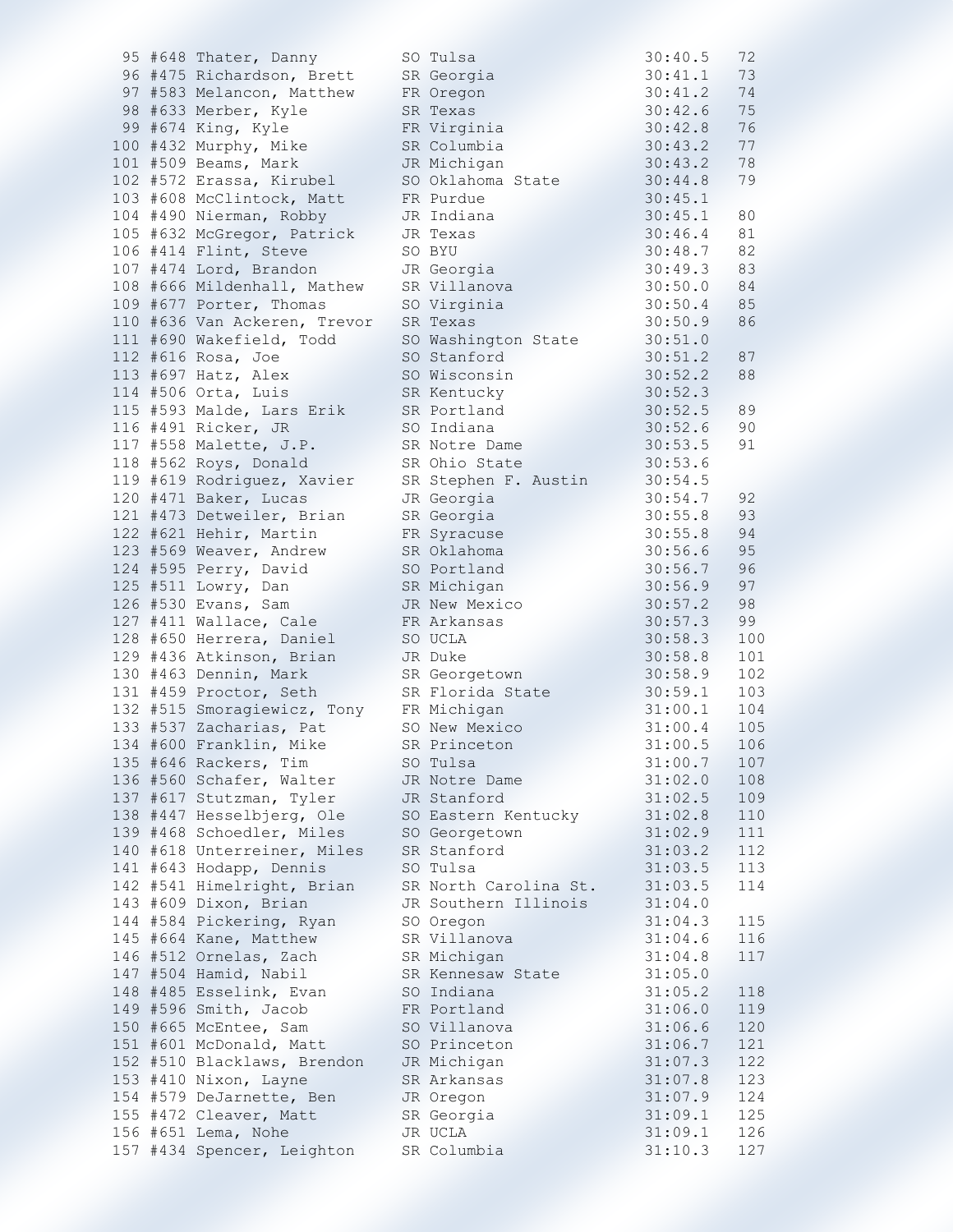|  | 158 #521 Rhynard, Caleb                   | FR Michigan State                       | 31:10.4       | 128 |
|--|-------------------------------------------|-----------------------------------------|---------------|-----|
|  | 159 #581 Elkaim, Jeramy                   | SO Oregon                               | 31:12.2       | 129 |
|  | 160 #602 Owens, Eddie                     | SO Princeton                            | 31:12.4       | 130 |
|  | 161 #669 Williamsz, Jordan                | FR Villanova                            | 31:12.8       | 131 |
|  | 162 #470 Taye, Ayalew                     | SR Georgetown                           | 31:13.5       | 132 |
|  | 163 #497 Byrne, Jake                      | SO Iona                                 | 31:14.7       | 133 |
|  | 164 #571 Clarkson, Fabian                 | SO Oklahoma State                       | 31:15.2       | 134 |
|  | 165 #540 Crawford, Edward                 | FR North Carolina St.                   | 31:16.1       | 135 |
|  |                                           |                                         |               |     |
|  | 166 #663 Denault, Robert                  | FR Villanova                            | 31:16.7       | 136 |
|  | 167 #615 Rosa, Jim                        | SO Stanford                             | 31:16.7       | 137 |
|  | 168 #430 Everett, Daniel                  | SO Columbia                             | 31:17.3       | 138 |
|  | 169 #501 Kowalsky, Andrew                 | SO Iona                                 | 31:17.7       | 139 |
|  | 170 #564 Doughty, Brandon                 | FR Oklahoma                             | $31:18.5$ 140 |     |
|  | 171 #653 Sushchickh, Sergey               | FR UCLA                                 | $31:19.4$ 141 |     |
|  | 172 #477 Sparks, Charles                  | JR Georgia                              | $31:20.7$ 142 |     |
|  | 173 #464 Fahy, Darren                     | FR Georgetown                           | 31:21.3       | 143 |
|  | 174 #454 Parrish, Mark                    | JR Florida                              | 31:22.1       |     |
|  | 175 #505 Heller, Michael                  | SR Kent State                           | 31:22.2       |     |
|  | 176 #401 Allen, Mark                      | SR American                             | 31:22.5       |     |
|  | 177 #542 Mallory, Mitch                   | FR North Carolina St.                   | 31:24.7       | 144 |
|  | 178 #498 Clorley, Daniel                  | JR Iona                                 | 31:25.0       | 145 |
|  | 179 #440 Moverman, Mike                   | JR Duke                                 | 31:25.8       | 146 |
|  | 180 #518 Madrigal, David                  | SO Michigan State                       | 31:26.4       | 147 |
|  | 181 #607 Guy, Johnnie                     | FR Purdue                               | 31:27.6       |     |
|  |                                           | SR North Carolina St.                   |               |     |
|  | 182 #545 Sonnenfeldt, Matt                |                                         | 31:28.0       | 148 |
|  | 183 #439 Kostelnik, James                 | SR Duke                                 | 31:28.2       | 149 |
|  | 184 #555 Kildoo, Jake                     | SO Notre Dame                           | 31:28.5       | 150 |
|  | 185 #626 Urie, Ryan                       | SO Syracuse                             | 31:28.5       | 151 |
|  | 186 #514 Rayyan, Morsi                    | JR Michigan                             | 31:30.1       | 152 |
|  | 187 #519 McAlary, Josh                    | SR Michigan State                       | 31:30.2       | 153 |
|  | 188 #417 Shields, Rex                     | SR BYU                                  | 31:30.9       | 154 |
|  | 189 #680 St. Marie, Jack                  | FR Virginia                             | 31:32.0       | 155 |
|  | 190 #623 Molke, Robert                    | JR Syracuse                             | 31:32.1       | 156 |
|  | 191 #443 Thompson, Shaun                  | SO Duke                                 | 31:33.0       | 157 |
|  | 192 #461 Seddon, Zak                      | FR Florida State                        | $31:34.1$ 158 |     |
|  | 193 #465 Furcht, Ben                      | JR Georgetown                           | 31:34.5       | 159 |
|  | 194 #450 Nijhuis, Thijs                   | SO Eastern Kentucky                     | 31:36.3       | 160 |
|  | 195 #517 Carruthers, Ben                  | SO Michigan State                       | 31:36.4       | 161 |
|  | 196 #453 Clark, Jimmy                     | SO Florida                              | 31:37.2       |     |
|  | 197 #494 Skeete, Owen                     | FR Indiana                              | $31:38.1$ 162 |     |
|  | 198 #668 Tully, Alex                      | JR Villanova                            | 31:39.6       | 163 |
|  | 199 #550 Reed, Cody                       | SO Northern Arizona                     | $31:39.8$ 164 |     |
|  | 200 #493 Schwartzer, Matthew FR Indiana   |                                         | 31:39.9       |     |
|  |                                           |                                         |               | 165 |
|  | 201 #479 Korolev, Maksim                  | JR Harvard                              | 31:43.8       |     |
|  | 202 #524 Wilson, Alex                     | SO Michigan State                       | 31:44.3       | 166 |
|  | 203 #407 Flynn, David                     | JR Arkansas                             | 31:45.2       | 167 |
|  | 204 #699 VanVoorhis, Michael SO Wisconsin |                                         | 31:45.6       | 168 |
|  | 205 #421 Dowdy, Hugh<br>t de l'Alba       | SO Colorado                             | 31:48.4       | 169 |
|  | 206 #538 Campbell, Patrick                | SR North Carolina St.                   | 31:49.7       | 170 |
|  | 207 #405 Efurd, Cameron                   | SR Arkansas                             | 31:50.0       | 171 |
|  | 208 #442 Talavan-Becker, Luc JR Duke      |                                         | 31:50.2       | 172 |
|  | 209 #435 Veilleux, Ben SR Columbia        |                                         | 31:50.8       | 173 |
|  | 210 #624 Palmer, Andrew SO Syracuse       |                                         | 31:51.3       | 174 |
|  | 211 #693 Brill, Alex                      | JR Wisconsin                            | 31:51.9       | 175 |
|  | 212 #478 Vaughn, Sid                      | FR Georgia                              | 31:52.7       | 176 |
|  | 213 #594 McDonald, Charlie                | JR Portland                             | 31:54.7       | 177 |
|  | 214 #549 Montano, Alejandro               | FR Northern Arizona                     | 31:55.8       | 178 |
|  | 215 #634 Pinales, Mark                    | SO Texas                                | 31:58.5       | 179 |
|  | 216 #484 Behnke, Adam                     | SR Indiana                              | 32:00.5       | 180 |
|  | 217 #437 Britto, Christian JR Duke        |                                         |               |     |
|  |                                           |                                         | 32:03.2       | 181 |
|  | 218 #588 Bassett, Jared SR Portland       |                                         | 32:04.3       | 182 |
|  |                                           | 219 #681 Cusack, Jason SR Virginia Tech | 32:04.4       | 183 |
|  | 220 #582 Fleet, Mac                       | JR Oregon                               | $32:04.9$ 184 |     |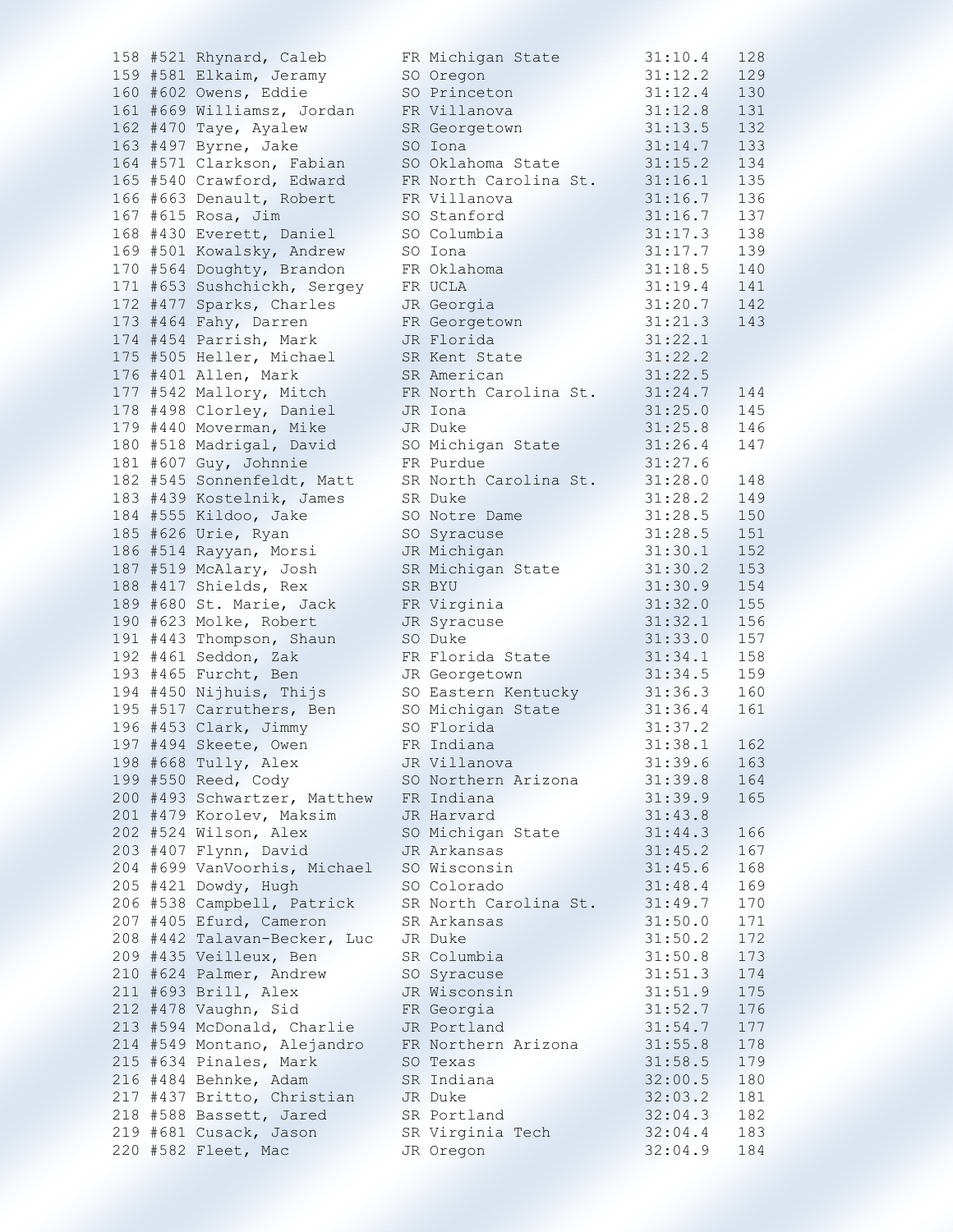|  | 221 #688 Welch, Brian                              | JR Virginia Tech                             | $32:05.2$ 185 |     |
|--|----------------------------------------------------|----------------------------------------------|---------------|-----|
|  | 222 #429 Composto, Nico                            | JR Columbia                                  | 32:05.5       | 186 |
|  | 223 #536 Torres, Donovan FR New Mexico             |                                              | 32:06.6 187   |     |
|  | $224$ #457 Lagno, Paul                             | SR Florida State                             | 32:09.2       | 188 |
|  | 225 #522 VanDoorne, Isaiah                         | SR Michigan State                            | 32:10.4       | 189 |
|  | 226 #520 Miller, Ben                               | SR Michigan State                            | 32:10.4       | 190 |
|  | 227 #535 Stam, Sean<br><u> Kabupatèn Suma</u>      | JR New Mexico                                | $32:14.1$ 191 |     |
|  | 228 #423 Medina, Martin                            | SR Colorado                                  | 32:18.5       | 192 |
|  | 229 #502 O'Dowd, Mike<br><b>Example 18 FR</b> Iona |                                              | 32:19.2       | 193 |
|  | 230 #441 Robinson, Dominick                        | SR Duke                                      | 32:24.8       | 194 |
|  | 231 #587 Masters, Sam                              | SR Penn State                                | 32:25.9       |     |
|  | 232 #655 Wood, Jacob                               | SO UCLA                                      | $32:30.5$ 195 |     |
|  |                                                    | 233 #451 Taersboel, Mads FR Eastern Kentucky | 32:35.2       | 196 |
|  | 234 #662 Basili, Brian                             | SO Villanova                                 | 32:36.8       | 197 |
|  | 235 #503 Stogsdill, Christop                       | JR Iona                                      | 32:36.9       | 198 |
|  |                                                    | 236 #448 Kosqey, Amos FR Eastern Kentucky    | 32:38.6       | 199 |
|  | 237 #446 Goasdoue, Yosi                            | JR Eastern Kentucky                          | 32:39.9       | 200 |
|  | 238 #676 Paisley, Drew                             | SO Virginia                                  | 32:40.3       | 201 |
|  | 239 #561 Thornton, DJ                              | JR Notre Dame                                | 32:46.3       | 202 |
|  | 240 #585 Stinson, Parker                           | JR Oregon                                    | 32:49.2       | 203 |
|  | 241 #605 Vitez, Jonathan                           | JR Princeton                                 | 32:50.0       | 204 |
|  | 242 #556 Lesiewicz, Patrick                        | JR Notre Dame                                | 32:55.2       | 205 |
|  | 243 #467 Murray, John                              | SO Georgetown                                | 32:55.8       | 206 |
|  | 244 #420 Witt, Jason                               | JR BYU                                       | $32:56.6$ 207 |     |
|  | 245 #543 Mansy, Michael                            | SO North Carolina St.                        | 33:02.0       | 208 |

## TEAM SCORE

| Team<br><b>Place</b>                                 | <b>Total</b>                                       | -1           | $\boldsymbol{2}$ | 3  | 4  | $\mathbf{5}$ | 6   | 7   |
|------------------------------------------------------|----------------------------------------------------|--------------|------------------|----|----|--------------|-----|-----|
| <b>1 Oklahoma State</b><br>Total Time:<br>Average:   | 72<br>2:28:35.50<br>29:43.10                       | $\mathbf{1}$ | 3                | 11 | 17 | 40           | 79  | 134 |
| 2 Wisconsin<br>Average:                              | 135<br>Total Time: 2:29:34.30<br>29:54.86<br>C, C  | 2            | $\overline{4}$   | 5  | 36 | 88           | 168 | 175 |
| <b>3 Colorado</b>                                    | 158<br>Total Time: 2:30:33.80<br>Average: 30:06.76 | 24           | 26               | 28 | 33 | 47           | 169 | 192 |
| <b>4 Northern Arizona</b><br>Total Time:<br>Average: | 191<br>2:31:07.30<br>30:13.46                      | 8            | 23               | 48 | 54 | 58           | 164 | 178 |
| <b>5 Florida State</b>                               | 238<br>Total Time: 2:31:37.10<br>Average: 30:19.42 | 14           | 21               | 45 | 55 | 103          | 158 | 188 |
| 6 BYU                                                | 245<br>Total Time: 2:31:35.80<br>Average: 30:19.16 | 7            | 25               | 62 | 69 | 82           | 154 | 207 |
| 7 Tulsa<br>Total Time:<br>Average:                   | 247<br>2:31:52.90<br>30:22.58                      | 13           | 32               | 59 | 71 | 72           | 107 | 113 |
| <b>8 Oklahoma</b><br>Total Time:<br>Average:         | 262<br>2:32:32.00<br>30:30.40                      | 38           | 49               | 52 | 56 | 67           | 95  | 140 |
| <b>9 Texas</b><br>Total Time:<br>Average:            | 291<br>2:32:20.90<br>30:28.18                      | 12           | 37               | 75 | 81 | 86           | 179 |     |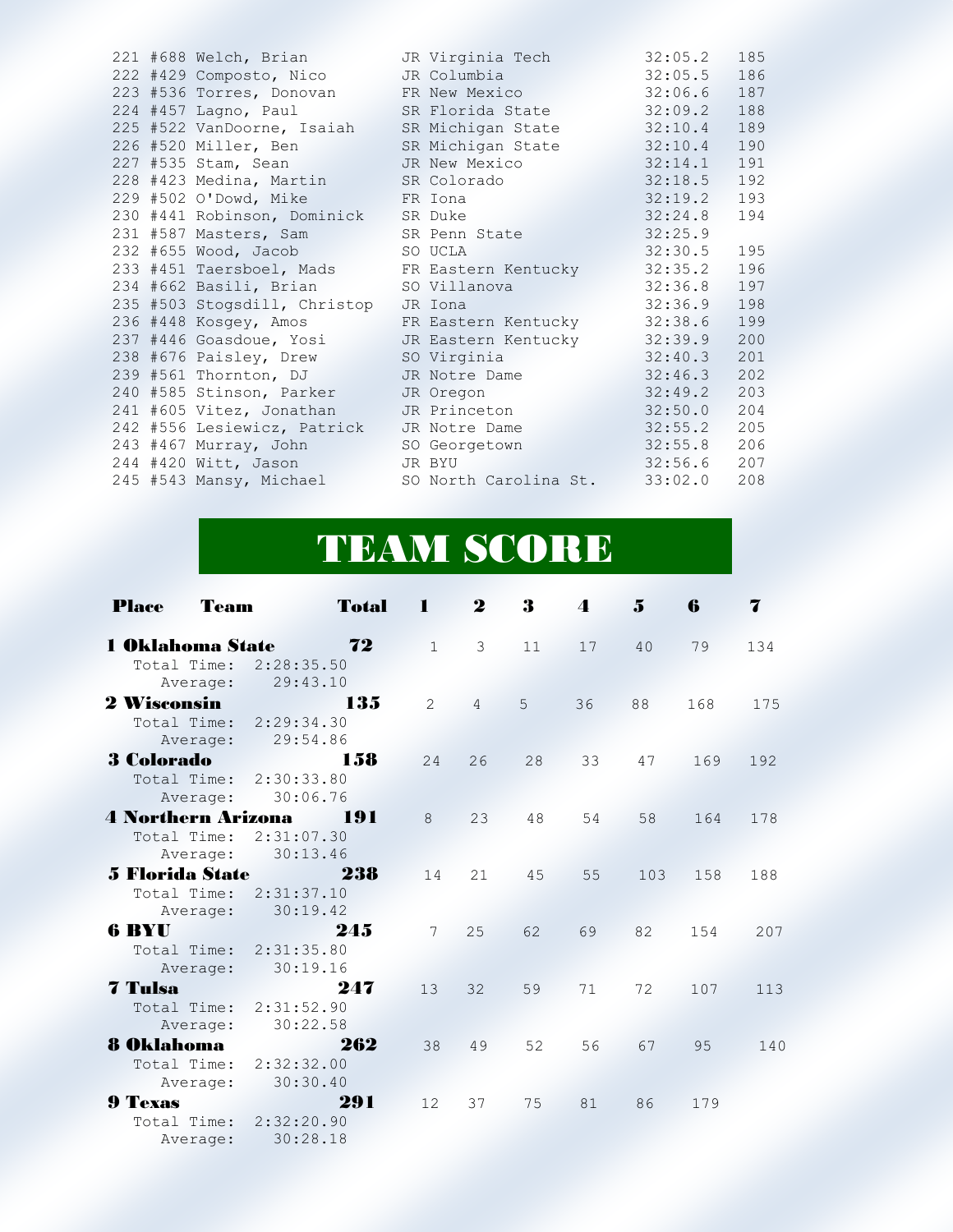| <b>10 Arkansas</b>                          | 327                         | 10 | 34  | 61  | 99  | 123 | 167 | 171 |
|---------------------------------------------|-----------------------------|----|-----|-----|-----|-----|-----|-----|
| Total Time:                                 | 2:32:37.70                  |    |     |     |     |     |     |     |
| Average:                                    | 30:31.54                    |    |     |     |     |     |     |     |
| <b>11 Princeton</b>                         | 358                         | 31 | 43  | 57  | 106 | 121 | 130 | 204 |
| Total Time:                                 | 2:33:12.80                  |    |     |     |     |     |     |     |
|                                             |                             |    |     |     |     |     |     |     |
| Average:                                    | 30:38.56                    |    |     |     |     |     |     |     |
| <b>12 Portland</b>                          | 365                         | 19 | 42  | 89  | 96  | 119 | 177 | 182 |
| Total Time:                                 | 2:33:09.30                  |    |     |     |     |     |     |     |
| Average:                                    | 30:37.86<br>Contractor      |    |     |     |     |     |     |     |
| 13 UCLA                                     | 376                         | 18 | 64  | 68  | 100 | 126 | 141 | 195 |
| Total Time:                                 | 2:33:12.70                  |    |     |     |     |     |     |     |
| Average:                                    | 30:38.54                    |    |     |     |     |     |     |     |
| 14 Virginia                                 | 382                         | 15 | 51  | 76  | 85  | 155 | 201 |     |
| Total Time: 2:33:23.90                      |                             |    |     |     |     |     |     |     |
| Average:                                    | 30:40.78                    |    |     |     |     |     |     |     |
|                                             | 406                         |    |     |     |     |     |     |     |
| <b>15 Syracuse</b>                          |                             | 41 | 50  | 70  | 94  | 151 | 156 | 174 |
| Total Time: 2:33:57.00                      |                             |    |     |     |     |     |     |     |
| Average:                                    | 30:47.40                    |    |     |     |     |     |     |     |
| <b>16 Stanford</b>                          | 408                         | 35 | 65  | 87  | 109 | 112 | 137 |     |
| Total Time: 2:33:50.11                      |                             |    |     |     |     |     |     |     |
|                                             | Average: 30:46.02           |    |     |     |     |     |     |     |
| 17 Columbia                                 | 439                         | 44 | 53  | 77  | 127 | 138 | 173 | 186 |
| Total Time:                                 | 2:34:07.50                  |    |     |     |     |     |     |     |
| Average:                                    | 30:49.50                    |    |     |     |     |     |     |     |
| <b>18 Indiana</b>                           | 456                         | 6  | 80  | 90  | 118 | 162 | 165 | 180 |
| Total Time:                                 | 2:33:53.80                  |    |     |     |     |     |     |     |
| Average:                                    | 30:46.76                    |    |     |     |     |     |     |     |
|                                             |                             |    |     |     |     |     |     |     |
| <b>19 Georgia</b>                           | 466                         | 73 | 83  | 92  | 93  | 125 | 142 | 176 |
| Total Time:                                 | 2:34:30.00                  |    |     |     |     |     |     |     |
| Average:                                    | 30:54.00                    |    |     |     |     |     |     |     |
| 20 Oregon <b>Provident Communist Street</b> | 472                         | 30 | 74  | 115 | 124 | 129 | 184 | 203 |
| Total Time: 2:34:10.40                      |                             |    |     |     |     |     |     |     |
| Average:                                    | 30:50.08<br>44              |    |     |     |     |     |     |     |
| <b>21 New Mexico</b>                        | 473<br>700 A 10             | 20 | 63  | 98  | 105 | 187 | 191 |     |
| Total Time:                                 | 2:34:32.90                  |    |     |     |     |     |     |     |
| Average:                                    | 30:54.58                    |    |     |     |     |     |     |     |
| 22 Virginia Tech 516                        |                             | 22 | 60  | 66  | 183 | 185 |     |     |
| Total Time: 2:35:16.50                      |                             |    |     |     |     |     |     |     |
|                                             | Average: 31:03.30           |    |     |     |     |     |     |     |
|                                             |                             |    |     |     |     |     |     |     |
| 23 Michigan                                 | 518                         | 78 | 97  | 104 | 117 | 122 | 152 |     |
| Total Time: 2:34:52.30                      |                             |    |     |     |     |     |     |     |
|                                             | Average: 30:58.46           |    |     |     |     |     |     |     |
| 24 Eastern Kentucky 522                     |                             | 27 | 29  | 110 | 160 | 196 | 199 | 200 |
| Total Time: 2:35:16.60                      |                             |    |     |     |     |     |     |     |
|                                             | Average: 31:03.32           |    |     |     |     |     |     |     |
| 25 Georgetown 534                           |                             | 46 | 102 | 111 | 132 | 143 | 159 | 206 |
| Total Time: 2:35:04.00                      |                             |    |     |     |     |     |     |     |
|                                             | Average: 31:00.80           |    |     |     |     |     |     |     |
| 26 North Carolina St. 550                   |                             | 9  | 114 | 135 | 144 | 148 | 170 | 208 |
| Total Time: 2:34:51.80                      |                             |    |     |     |     |     |     |     |
|                                             | Average: 30:58.36           |    |     |     |     |     |     |     |
|                                             |                             |    |     |     |     |     |     |     |
| 27 Villanova                                | 587                         | 84 | 116 | 120 | 131 | 136 | 163 | 197 |
| Total Time: 2:35:30.70                      |                             |    |     |     |     |     |     |     |
|                                             | Average: 31:06.14           |    |     |     |     |     |     |     |
| <b>28 Notre Dame</b>                        | 590<br>de de la califactura | 39 | 91  | 108 | 150 | 202 | 205 |     |
| Total Time: 2:36:30.30                      |                             |    |     |     |     |     |     |     |
|                                             | Average: 31:18.06           |    |     |     |     |     |     |     |